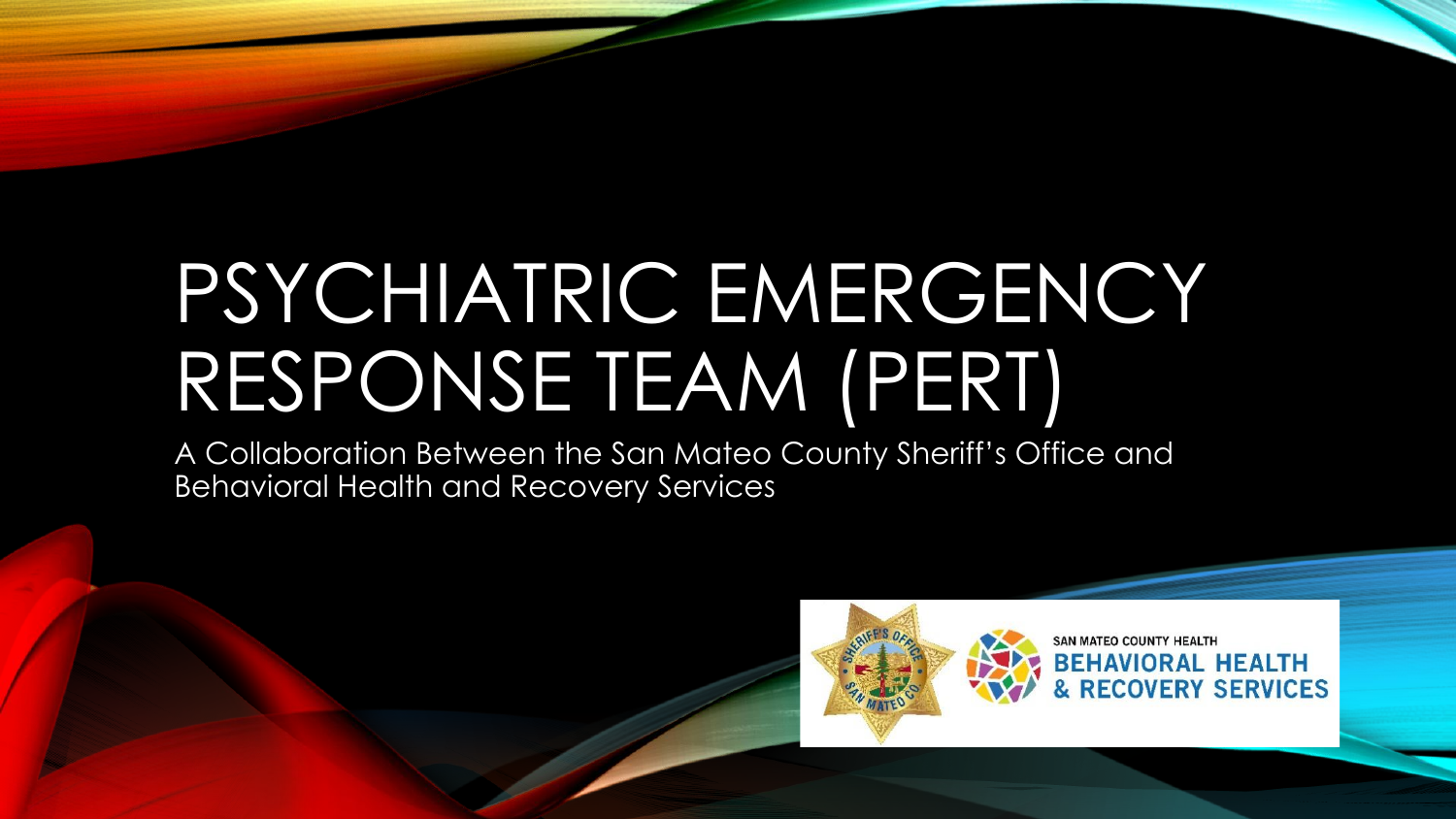# SMCSO JURISDICTIONS

- North Fair Oaks
- Portola Valley
- Woodside
- La Honda
- San Carlos
- SamTrans
- CalTrain
- Half Moon Bay
- El Granada
- Moss Beach
- Princeton
- Montara
- Pescadero
- Unincorporated San Mateo County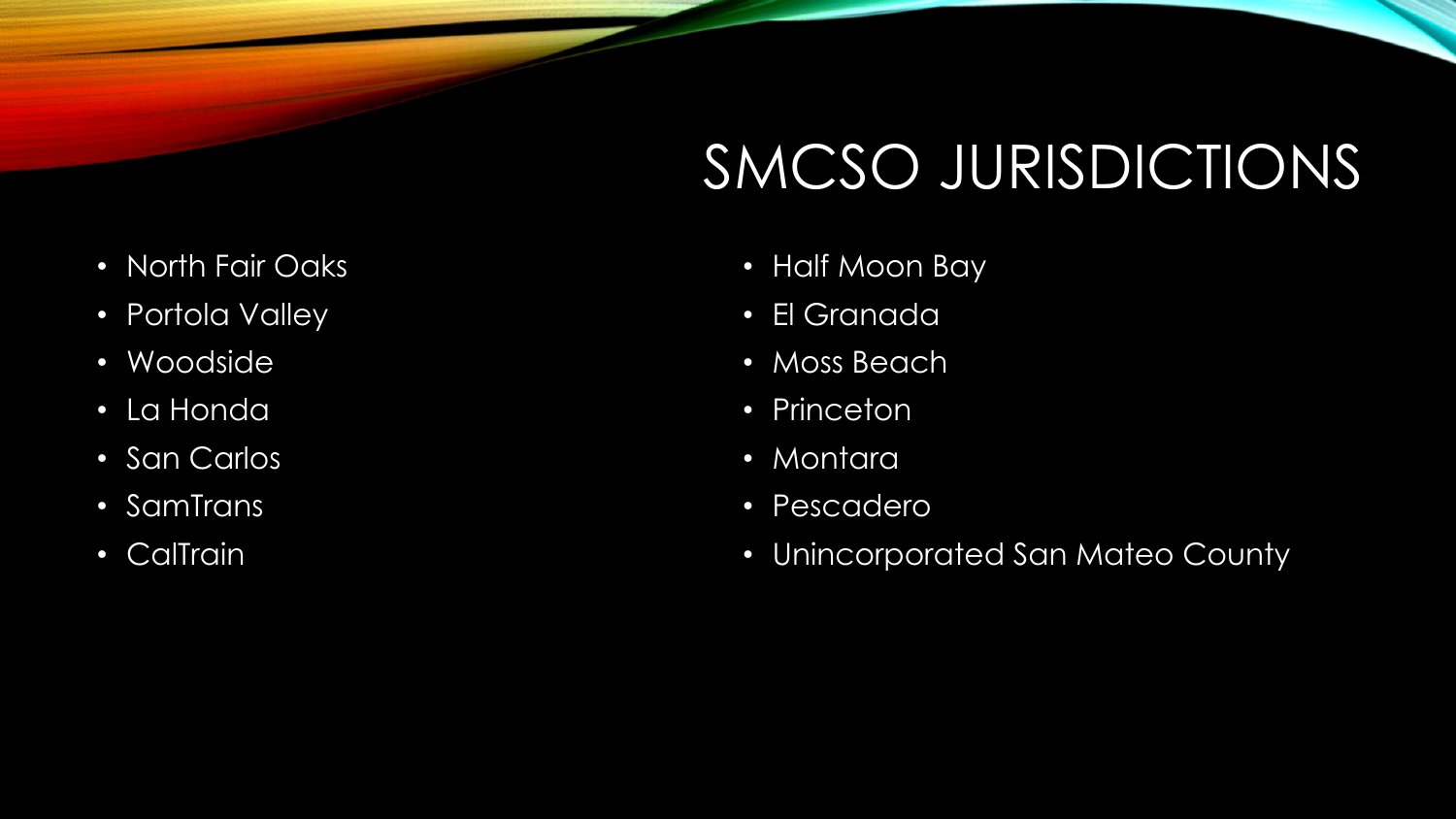## PURPOSE OF PERT

- Partnership between SMCSO and BHRS
	- Two SMCSO Detectives
	- Two BHRS Clinicians
- Review all SMCSO cases involving homelessness, I/DD or possible mental illness
	- Investigate and follow up as needed
- Connect clients and families to services and resources that can help manage acute crisis, prevent tragic outcomes, and reduce hospitalization and incarceration
- Consult with SMCSO Crisis Negotiation Unit, other law enforcement agencies, and other behavioral health agencies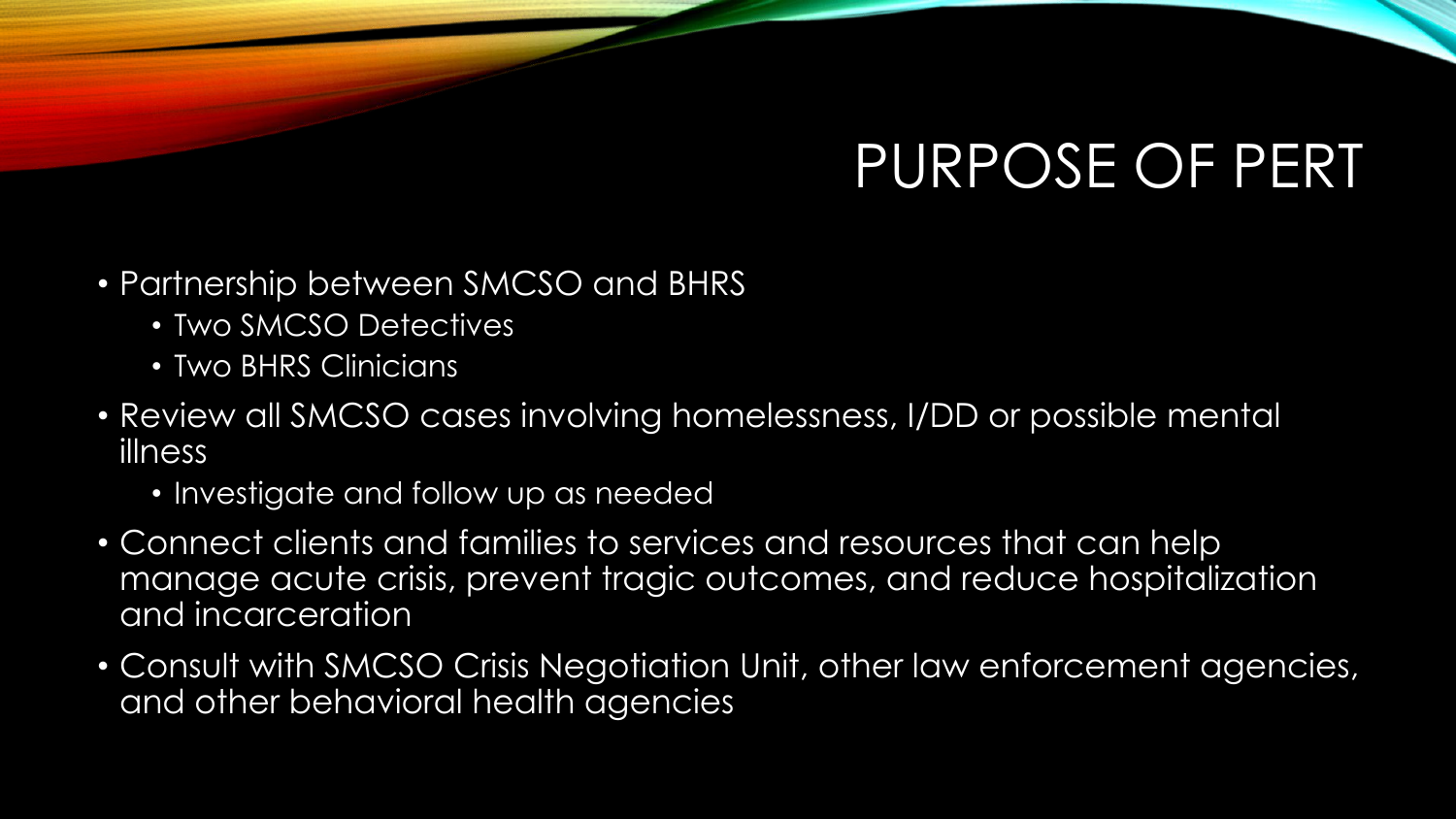### PERT RESPONSE

- Review all SMCSO cases
	- Detectives check law enforcement databases
	- Clinicians check behavioral health databases
- Assign cases as needed for follow up
	- Short-term 30 days or less
	- Refer to appropriate services
- Consult with deputies/other law enforcement when responding to calls with mentally ill individuals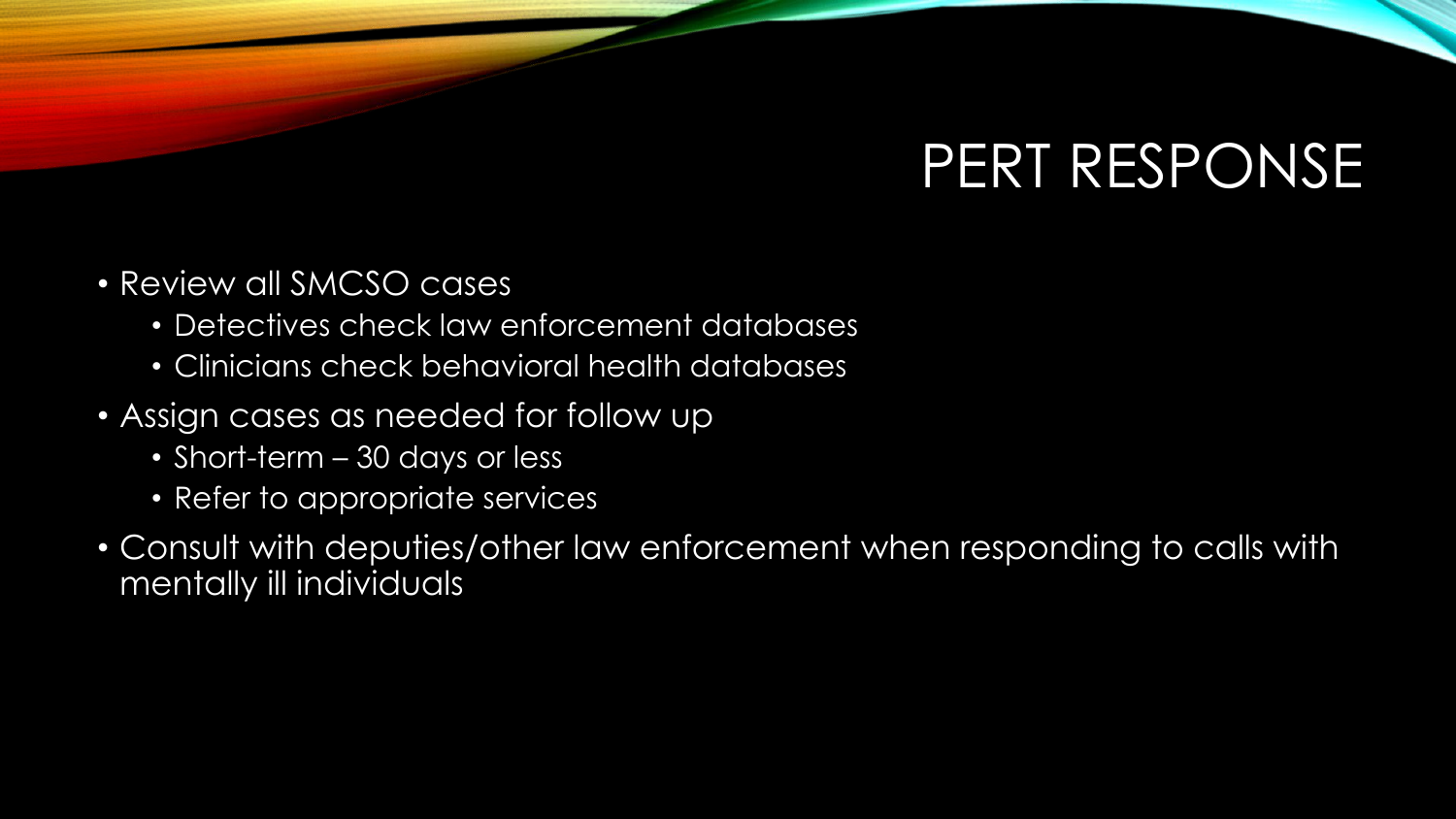### PERT Goals during Crisis

#### REDUCE VOLATILITY DURING CRISIS CALLS

REDUCE USE OF FORCE

REDUCE FUTURE HOSPITALIZATION & INCARCERATIONS